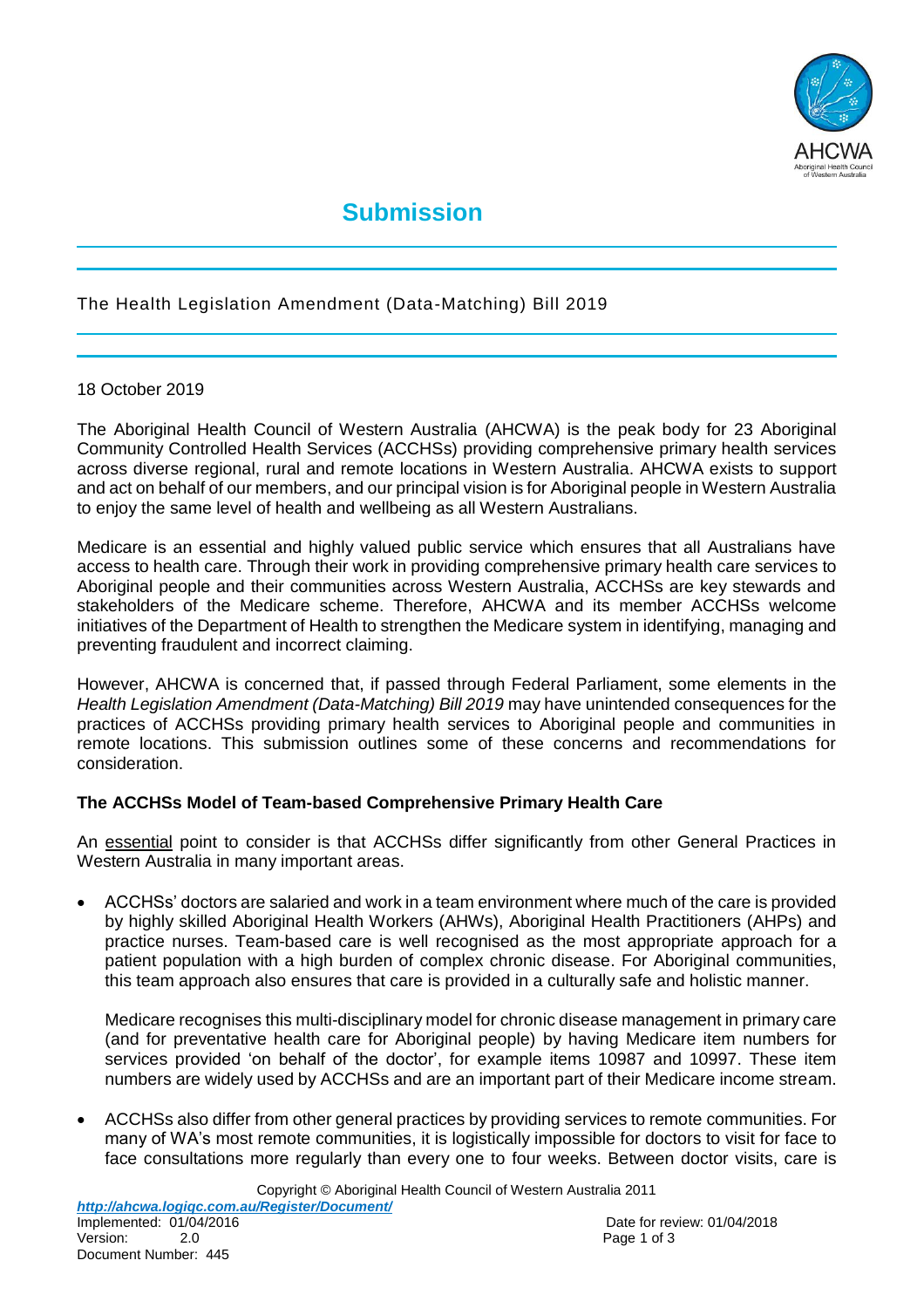

provided in communities by resident AHWs, AHPs and Remote Area Nurses with supervision and support provided by the doctor via telecommunications (phone, videoconferencing and email).

 Another key difference in the ACCHS sector is the increased mobility of their patient population. Aboriginal people often access health care across different clinics as 'walk-ins', rather than via scheduled appointments, requiring ACCHSs to respond to their care needs at the time of presentation. AHWs, AHPs and practice nurses in ACCHSs, therefore, provide a high level of flexible 'opportunistic care' including Point of Care testing (POCT), other screening and monitoring.

Using this 'opportunistic care' model, ACCHSs can better ensure that appropriate chronic disease and preventive care is provided. For example, a patient can have their blood pressure checked and diabetes monitored (through Medicare billable urinary ACR and HBA1C POCT tests) even though the doctor is not immediately available. Likewise, babies and young children can be checked for anaemia; and smokers can have their lung function checked with spirometry.

 Another key challenge for the ACCHS sector is managing a highly mobile workforce. Many ACCHSs rely on part-time fly-in, fly-out doctors and, in some places, services depend significantly on locums.

This fragmented medical workforce can cause particular problems for Medicare billing for work done by AHWs, AHPs and practice nurses 'on behalf of the doctor'. Some ACCHSs choose to bill these items in the name of the doctor who provides, and continues to provide, the majority of care to the patient. Under this arrangement, billing may occur while the doctor is briefly on leave and being covered by a locum whose job would include the supervision of AHWs, AHPs and practice nurses. Other ACCHSs choose to bill in the name of the "duty doctor" for the day, even though that doctor may be temporary, has never seen the patient before, and may never do so again.

Unfortunately, there is little support or guidance for ACCHSs with respect to Medicare billing in these complex situations resulting in some doctors taking a risk averse approach and refusing to bill for any services completed by AHWs, AHPs and practice nurses on their behalf. The financial burden of these risk averse actions on ACCHSs, who pay the doctors' salaries, can be significant.

## **Risks to ACCHSs with the proposed legislative amendment**

Given, the complexity of the circumstances under which many ACCHSs provide health care to Aboriginal people in WA, the proposed legislation amendments are likely to pose increased risks for an already vulnerable medical workforce, in which attracting and retaining staff is already a significant challenge. AHCWA can envisage ACCHSs doctors being unfairly investigated for Medicare fraud unless account is taken of the special circumstances in which they work. Specifically, consideration must be taken regarding:

- the strong team-based model of service delivery used across WA ACCHSs;
- the remoteness of some services and the infrequency of GP visits; and
- the transient nature of the medical workforce and increased pressures put on permanent doctors.

## **Matching MBS and PBS data**

A further concern for ACCHSs regarding the proposed legislation amendment is with the linkage of PBS and MBS data. Most ACCHSs in WA rely on the S100 Remote Area Aboriginal Health Services (RAAHS) medication access scheme. Under this long established and highly valued Commonwealth